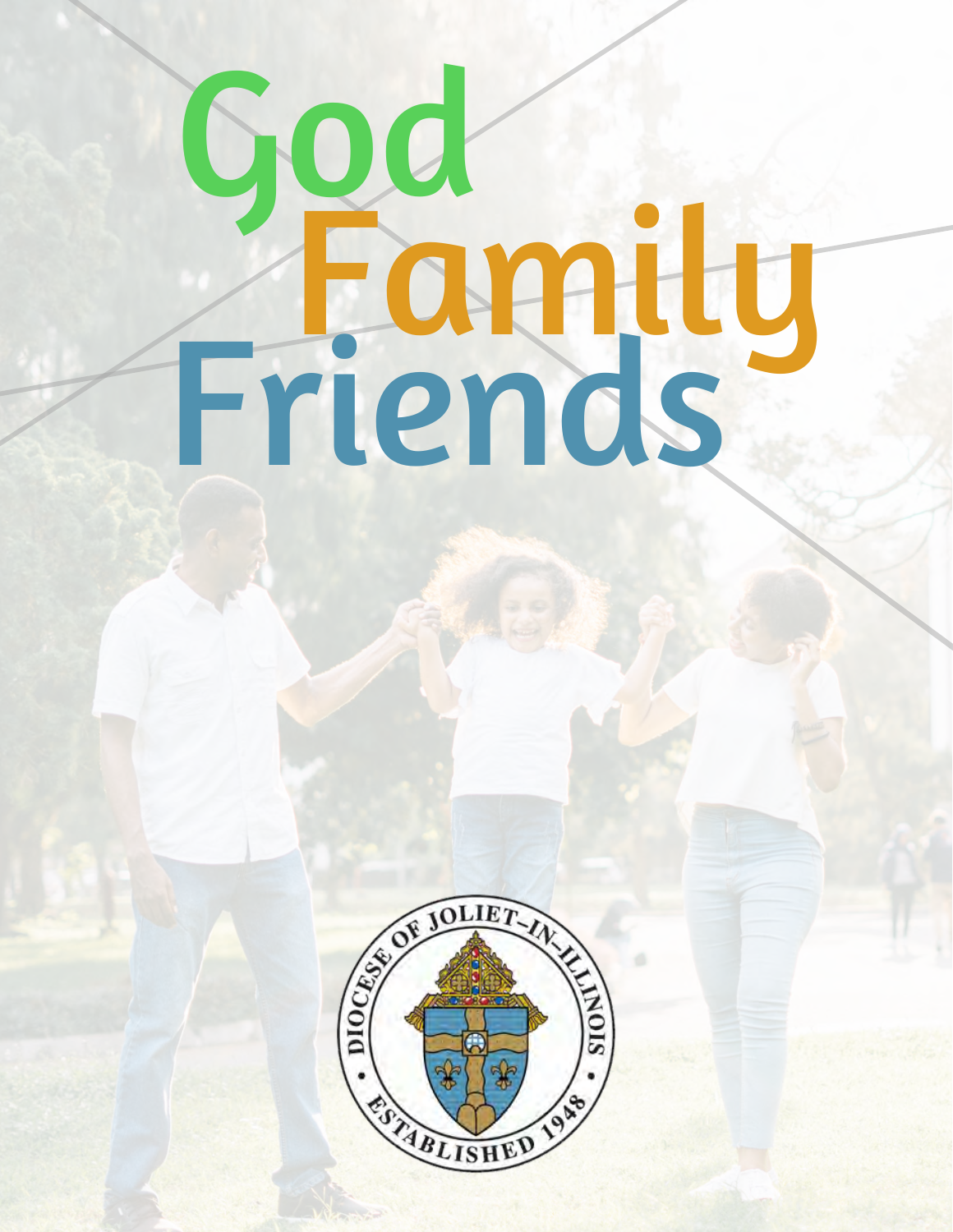### Dear Parents,

As he ascended to his Father, Jesus asked his disciples to wait. Trusting him, they went back to the upper room where they had celebrated the Last Supper – and waited. Those 10 days until Pentecost must have seemed very long to them! They did not know exactly when this "advocate" he had promised would come or even what this would look like. (Does any of this sound familiar today?)

Waiting is not easy. Right now, most of us feel this pandemic, which has stolen most of our normal daily activities, has gone on long enough. We are all tired of waiting. But unlike the first disciples, we already have a strong helper, the Holy Spirit – given at baptism and strengthened at Confirmation. Jesus said he would never abandon us and the Spirit dwelling in our hearts, the Divine Comforter is how he keeps his promise.

In the second reading St. Paul's reminds us we were all "baptized into one Body, given to drink of one Spirit." Take comfort: all Catholics are with you as your family prays during Mass "in the unity of the Holy Spirit." Together, we are called as the disciples were, filled with the Spirit, to tell everyone we meet what God has done and is still doing today.

*Come, Holy Spirit, come! And from your celestial home Shed a ray of light divine! Come, Father of the poor! Come, source of all our store! Come, within our bosoms shine. You, of comforters the best; You, the soul's most welcome guest Sweet refreshment here below; In our labor, rest most sweet; ; Grateful coolness in the heat; Solace in the midst of woe.*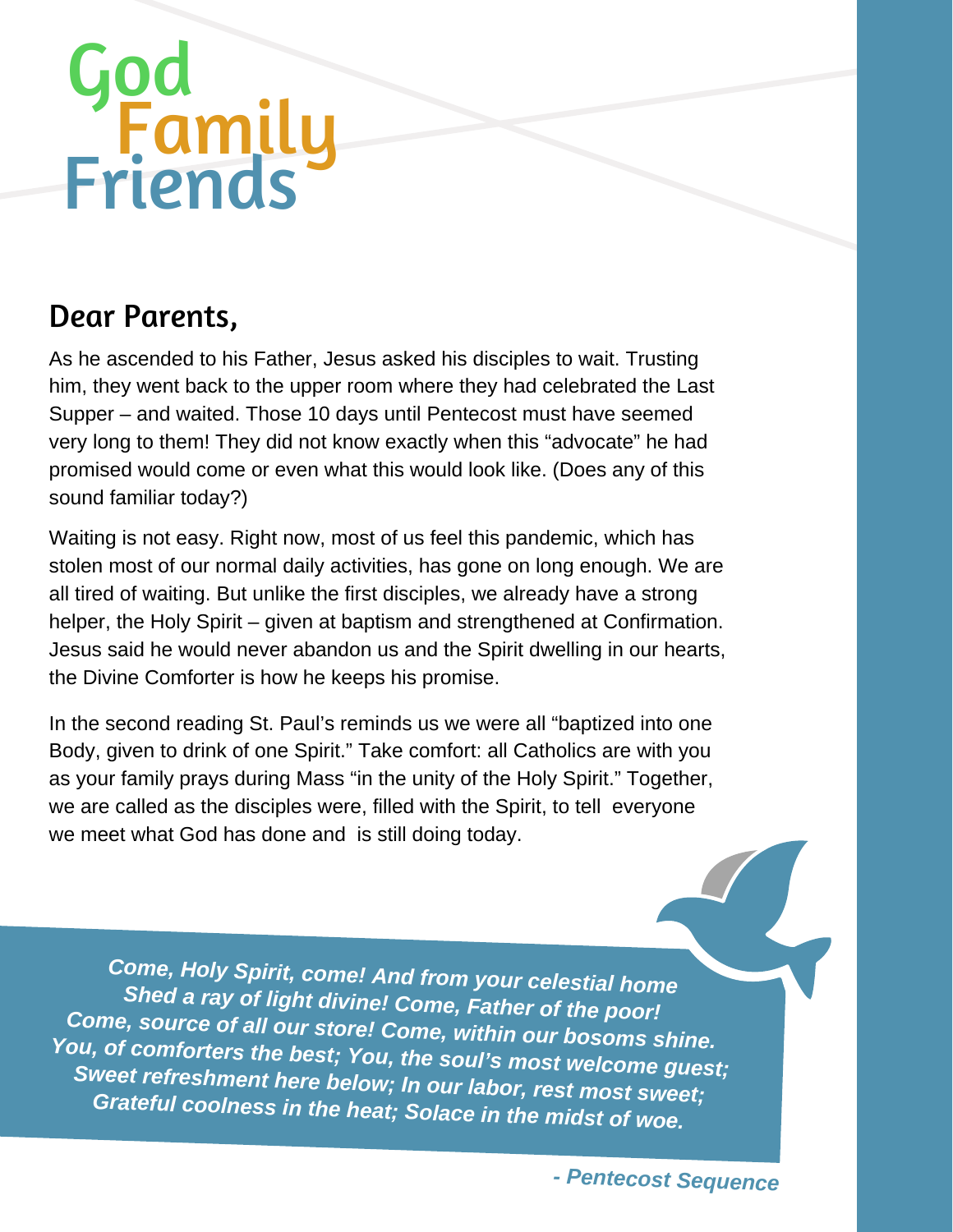

### [www.stpeteritasca.com](https://www.stpeteritasca.com/) **630-773-1272**

#### The Holy Spirit Calling Us to Action

Over the past several weeks, Bishop Pates, along with the leadership of Diocese of Joliet, has begun implementing and sharing a reopening plan for parishes within our diocese to safely resume gathering at our churches. As a result, Fr. Slawek has appointed Deacon Fred to chair and overee a safe reopening at St. Peter the Apostle. Among Deacon Fred's first tasks is to build a core team of volunteers.

On this Pentecost weekend, we hope you might hear the call of the Holy Spirit to participate in this process to safely resume communal gatherings for our parish family.

Those under the age of 60, who are healthy with no underlying health conditions are asked to consider assisting with one of three reopening teams. Religious Education families, high school and college students,as well as young adults, are especially encouraged to answer this call to volunteer for teams.

Specifically, there are three teams being formed: Set-up Team, Greeting Team, Cleaning Team.

Please click on the link below to read more and to find out how to volunteer.

If you are unable to assist at this time, please continue to pray for those who are working to bring us back to our place of worship and community.



#### Share your Sunday!

Share your family's faith experiences and activities on [Facebook,](https://www.facebook.com/stpeteritascareligioused/) or post ideas for spiritual enrichment and prayer.

#### Outreach & Support

We have formed a team of people ready and willing to help those in need. If you would still like to offer your help, [please sign up here.](https://www.stpeteritasca.com/coronavirus-volunteer-form-1)

If you find yourself in need of errand help (i.e. someone to pick-up groceries for you), in need of a spiritual care phone call, or you just feel alone and isolated and could use a chat[, please sign up here](https://www.stpeteritasca.com/coronavirus-assistance-form).

#### Stay Connected

**Please visit the parish home page at www.stpeteritasca.com for links to prayer opportunities, daily readings and Mass.**



Connect with us on Facebook [Stay Connected](https://www.facebook.com/SaintPeterApostle.Itasca/)

[click to read more and volunteer](https://www.stpeteritasca.com/copy-of-coronavirus-volunteer-form)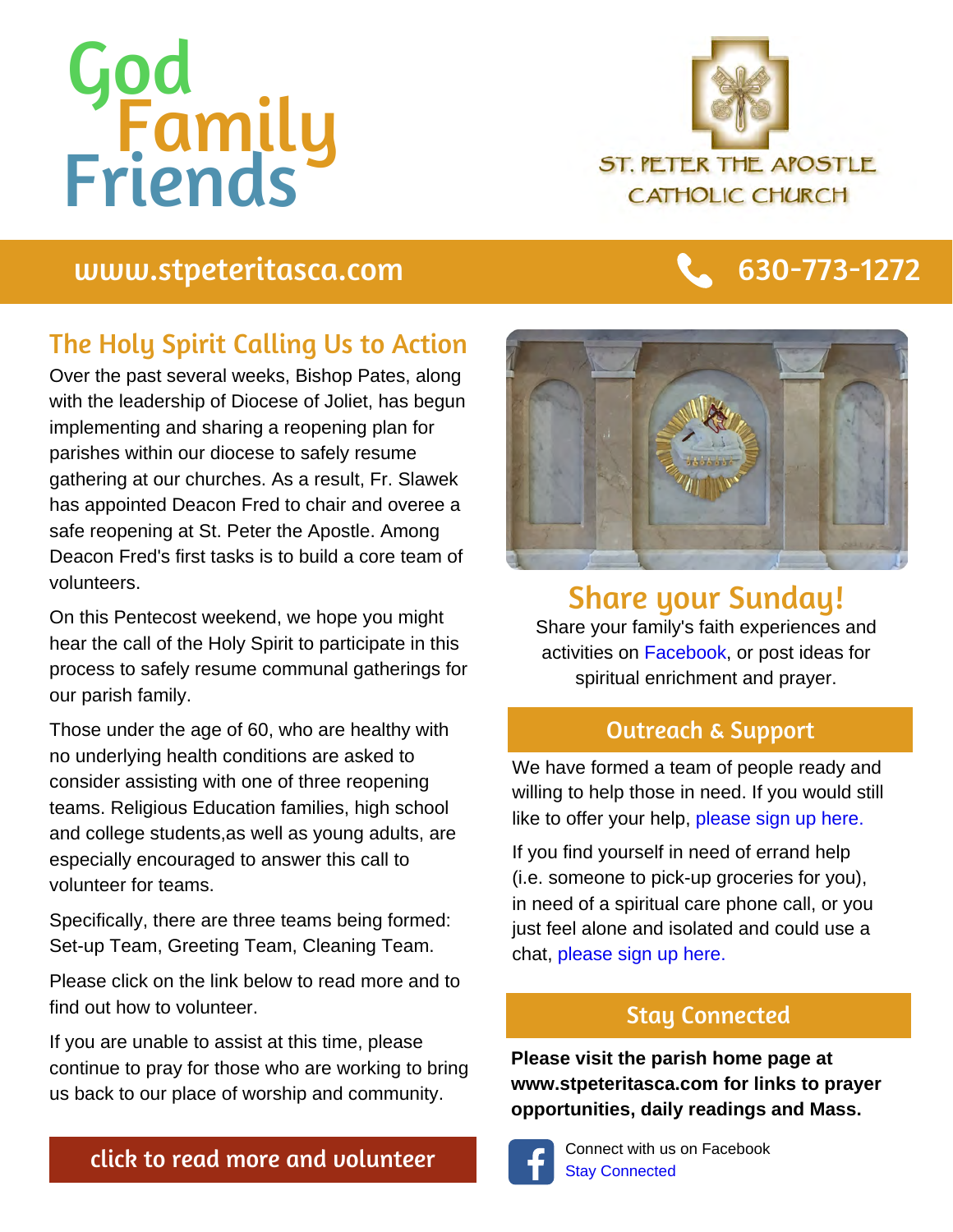### Pentecost Sunday

Today, we celebrate Pentecost - where the Holy Spirit came down upon the Apostles. From that moment, they were given power to proclaim Jesus and to be witnesses the ends of the world.

We too, through the Sacrament of Confirmation, are given this same outpouring of the Holy Spirit.

### Special Pentecost Mass

Bishop Pates is inviting all whose Confirmation has been postponed due to the Coronavirus to join him for a special Mass at 2:00 PM on Sunday, May 31st!

If this applies to your family, please invite your sponsor and loved ones to join with you as well. This is quite a unique opportunity to gather with our Bishop.

### Other Masses

Check your parish website to see if live-streaming is available. You are welcome to join Fr. Andy Davy's Mass for young families on Saturday or Bishop Pates' normal Mass on Sunday morning at 10:00 AM.

**STREAM**



[4:00 PM](https://www.facebook.com/saintmaryplanoil/) [Saturday 5](https://www.facebook.com/saintmaryplanoil/)/30 [with Fr. Andy](https://www.facebook.com/saintmaryplanoil/)



**TRANSMISIÓN** 

**LIVE**

[10:00 AM](https://www.youtube.com/channel/UCrnNysq1arBI-ylNjrJ1pAA/featured) [Sunday 5/31 with](https://www.youtube.com/channel/UCrnNysq1arBI-ylNjrJ1pAA/featured)  [Bishop Pates](https://www.youtube.com/channel/UCrnNysq1arBI-ylNjrJ1pAA/featured) 



[2:00 PM](https://www.youtube.com/watch?v=0dIjDyIROvM) [Special Mass with](https://www.youtube.com/watch?v=0dIjDyIROvM) Bishop Pates

```
Daily Readings
```
"The fruit of the Spirit is love, joy, peace, patience, kindness, goodness, faithfulness, gentleness, self-control."

-Galatians: 5:22-23.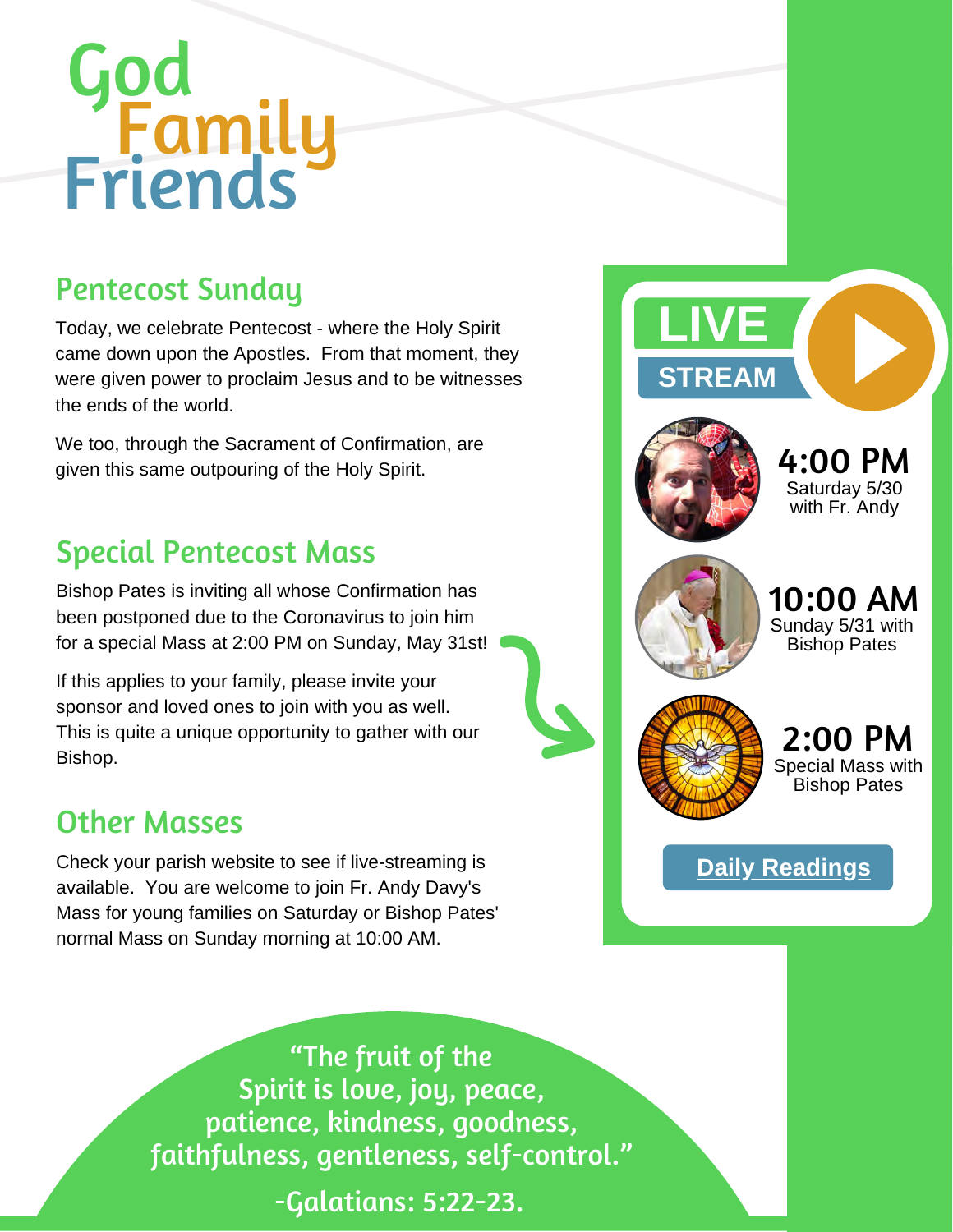### Gospel Reading - John 20:19-23

Reader

On the evening of that first day of the week, when the doors were locked, where the disciples were, for fear of the Jews, Jesus came and stood in their midst and said to them, "Peace be with you." When he had said this, he showed them his hands and his side. The disciples rejoiced when they saw the Lord. Jesus said to them again, "Peace be with you. As the Father has sent me, so I send you." And when he had said this, he breathed on them and said to them, "Receive the Holy Spirit. Whose sins you forgive are forgiven them, and whose sins you retain are retained."

The Gospel of the Lord **Praise to you, Lord Jesus Christ** Reader All



### Spiritual Communion

**My Jesus, I believe that You are truly present in the Holy Eucharist. I love You above all things and I want to be with you.** 

**Since I am unable to receive you at Mass, please Jesus, come into my heart. Be with me now and never let me be separated from you. Amen.**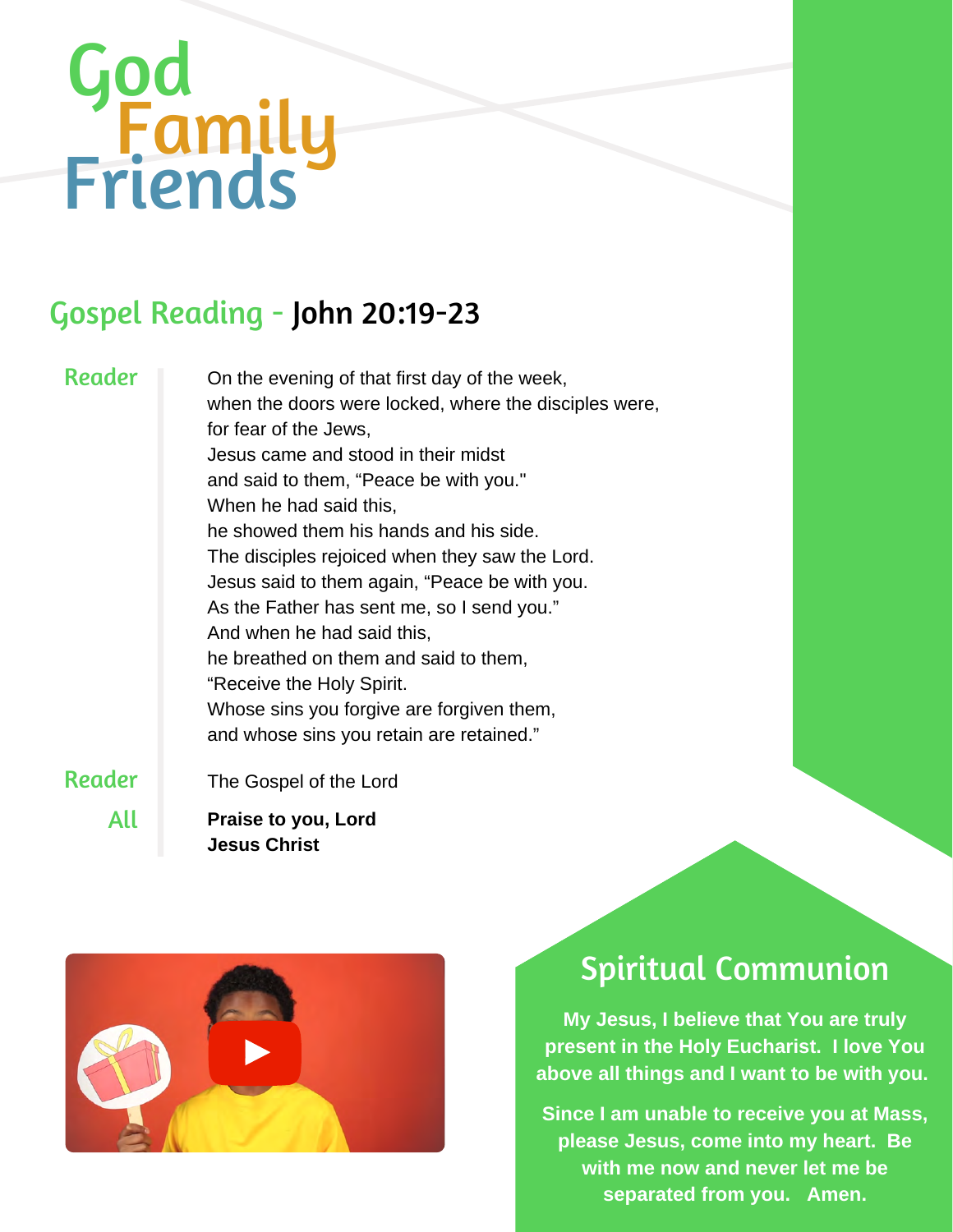### Would You Rather...

Each person in your group comes up with 3 different 'would you rather' questions and writes them on strips of paper. Make some fun, some silly, some tougher, some hard. Make some that address our faith and the journey of our faith. Be creative. You can google 'would you rather' for some helps in coming up with questions. Fold the paper strips into squares and put them all in a bowl or hat.

### Good for the Whole Family! Paper Pens Ideas

#### Round 1

Each person will select a strip and take turns answering their question. The first person will go, by reading their 'would you rather' statement out loud. While that person is deciding 'would they rather' the others in the group will have to vote as to which they think they will do. Would they? Or Would they not? Then the person will give their answer to the question on their slip of paper! And they must give the reason for the answer that they give. Then the next person will go following the same process until everyone has had a turn.



#### Gospel Connection

This Sunday we as followers of Jesus celebrates Pentecost. The day the church was born. The day that the **Gifts of the** Holy Spirit were given to us!

Would you rather have one eye in the middle of your forehead or two noses?

Would you rath be able to fly or be invisible?

#### Round 2

Follow the same directions as in Round 1 but this time add the layer of answering your question by adding which Gift of the Holy Spirit you would use in deciding 'would you rather' and/or why you 'would not'? Again, the next person will go following the same process until everyone has had a turn.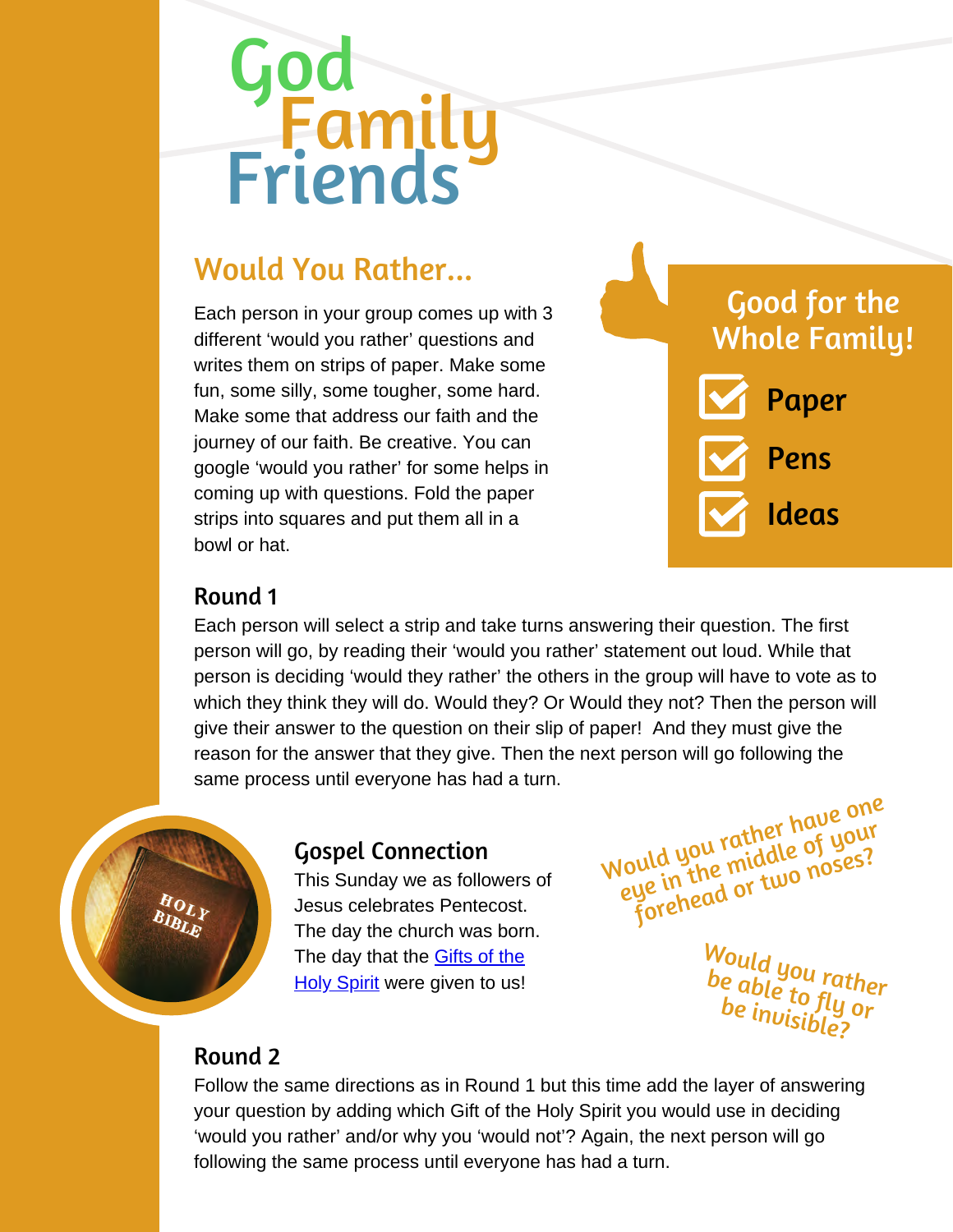### Celebrating Pentecost

You can do so much to help your children enter into the celebration of Pentecost. We have included several ideas that you can try with your kids.

And remember that it's the birthday of the Church. You bring the cake and the Holy Spirit will bring the gifts! Celebrate this great feast with your family.



"Holy Spirit You Are Welcome Here"

### For the Kids...







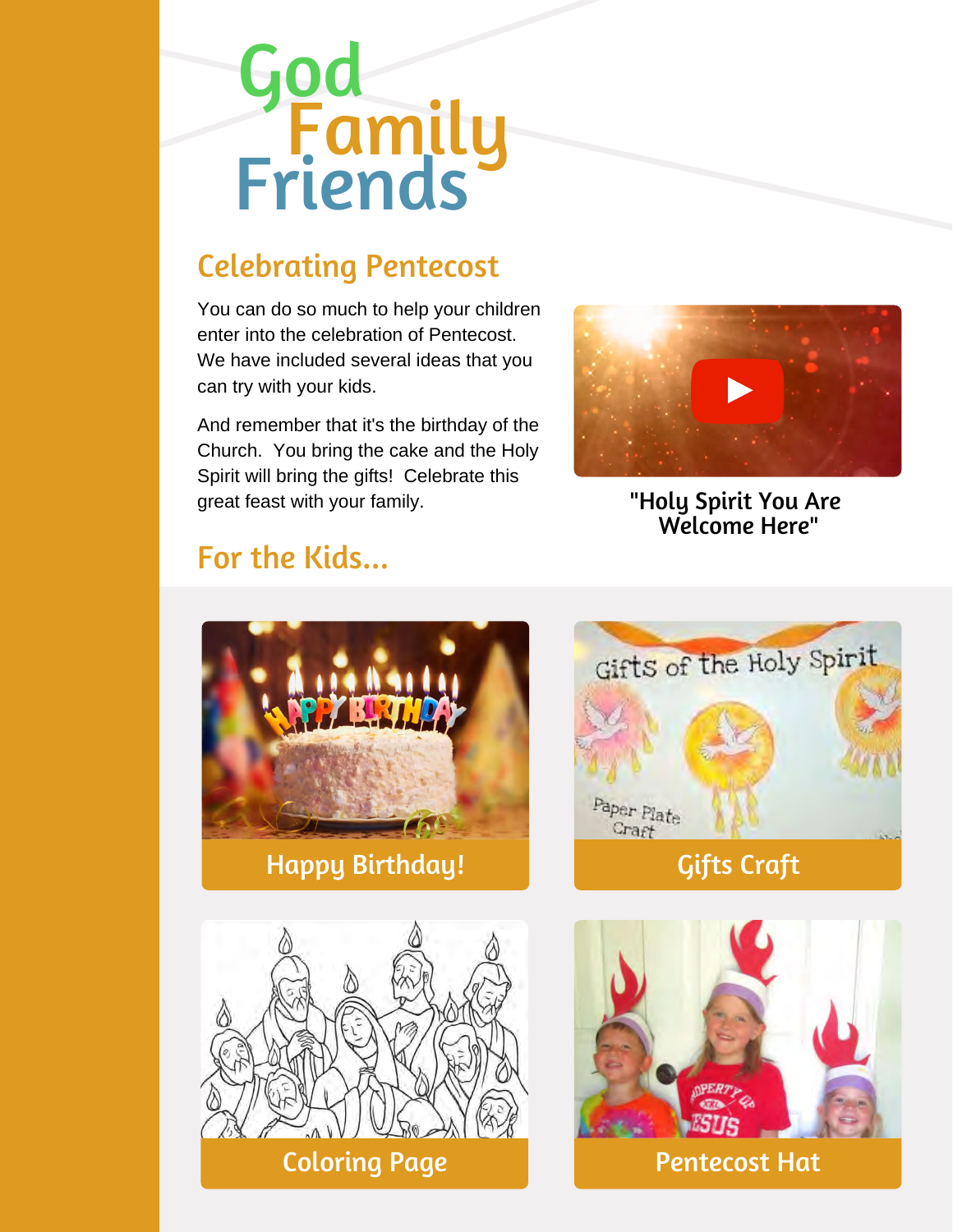### Come Holy Spirit!

As parents, we are ministers of the Holy Spirit in our families. Our children observe how we decide between right and wrong and how we make decisions based on whether or not they bear 'fruit of the Spirit'; whether they bring love, joy, or peace to another. We must call upon the Holy Spirit in our own lives and listen to how the Holy Spirit is moving within us and guiding us so that we, in turn, can then be true ministers of the Holy Spirit to our children.

Pray this prayer as a family before dinner or during another time of the day.

**Come Holy Spirit, fill the hearts of your faithful and kindle in them the fire of your love. Send forth your Spirit and they shall be created. And You shall renew the face of the earth.**

**O, God, who by the light of the Holy Spirit, did instruct the hearts of the faithful, grant that by the same Holy Spirit we may be truly wise and ever enjoy His consolations, Through Christ Our Lord, Amen.**

### Family Dinner Conversation

- Have you ever locked yourself in a private space (i.e. room, house, etc.)? Describe the fears and emotions while in that space.
- How did you overcome those fears?
- How have fears or emotions prevented you form participating in an activity (i.e. conversation, sports, club, church events, etc.)? Describe.
- Have you ever invited the Holy Spirit into your situation? Why or why not?
- Where have you seen the Holy Spirit at work during this pandemic? Did it bring you peace?
- To whom can you bring Christ's peace this week?